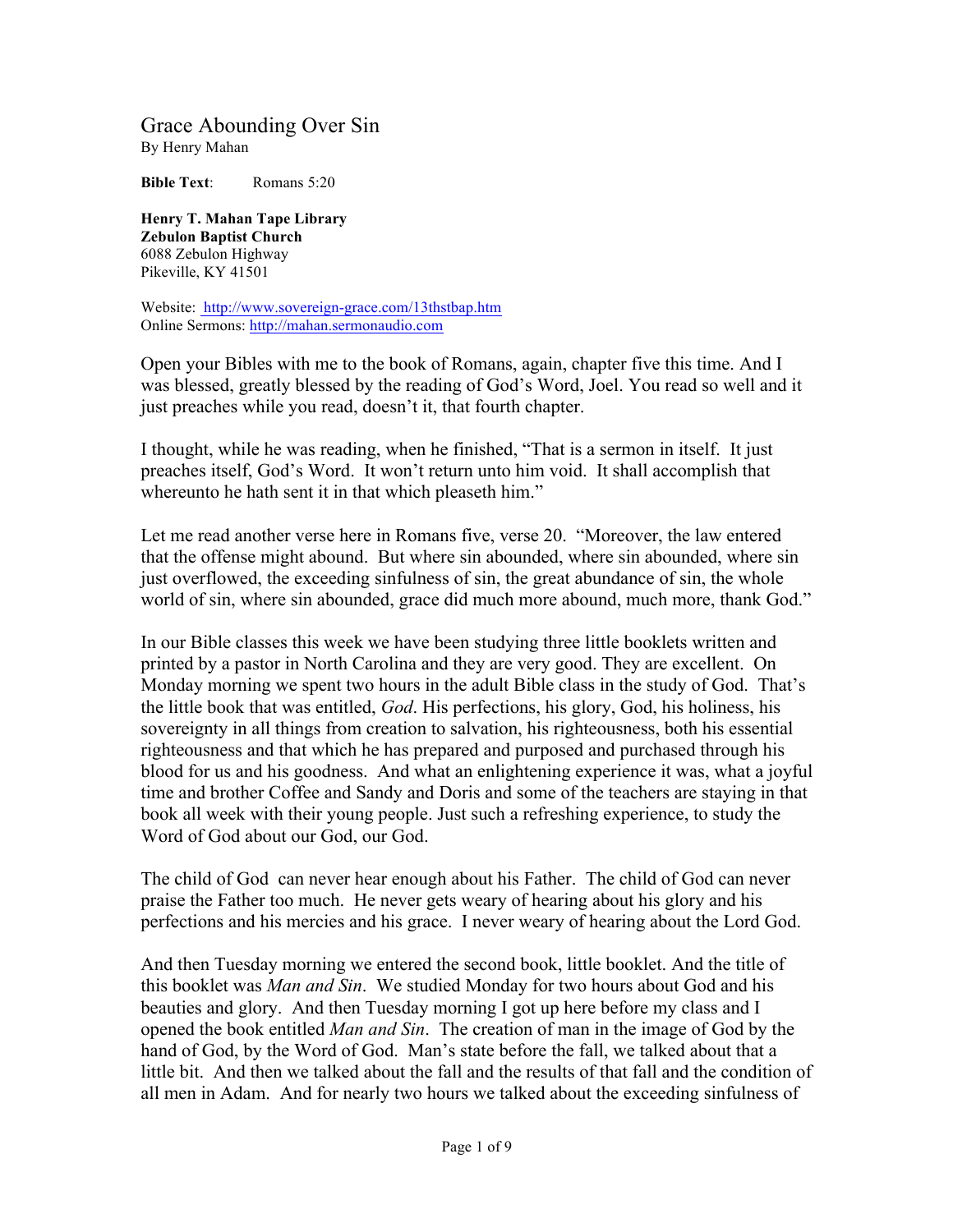sin. And while I taught Monday morning about the glory of God it just seemed like the presence of God was here and it was just like Jacob's ladder had an opening to the throne.

But then we got into this subject of sin. It is a different atmosphere. It brings you into another feeling and experience. And we read Scripture after Scripture after Scripture concerning the nature of sin and the corruption of sin and the depravity of sin, I mean, the total depravity of human nature and the wickedness and sinfulness of human hearts. We just pried into the experience of sinners by nature and sinners according to the Word of God.

We did that Tuesday morning for almost two hours. And there is so much in the Word of God about sin. We didn't finish the book. We didn't get through. In fact, we didn't get half way through. So I went home Tuesday from Bible school, worked on a Sunday school lesson, the bulletin and then Tuesday night I began working on my class material for Wednesday morning. And I planned to go back into that book again on sin, sin and its guilt, sin and its results, sin and its vileness, sin and its corruption, sin and the condemnation of God upon it one more time Wednesday morning, this morning. I was going to open the human heart with the sword of the Word of God and take another peak in there, you know. And I was sitting there in my chair preparing the lesson and I got so depressed. I got so depressed, honestly, Joe, it just felt like a cloud descended over me. I was so depressed.

And I thought, "I can't go through another session on sin." That is exactly...I almost talked out loud. They say that is when he is dangerous, when you start talking to yourself. No. It is when you answer yourself.

And I thought, "I can't bear to go through another session talking about sin. I just can't put up with two more hours of this rottenness in human nature. I must get to Christ." That is the way I felt. "I must get to Christ in this study. I have got to get to some light instead of probing so much in the darkness. I have got to get to life instead of looking around among the tombs."

And, you know, when I sat there and thought about that I thought about our congregations and is it not possible that we preachers can overwork this subject of sin? You know, our people need to hear about Christ. I know they need to hear these other things and we give a proper attention to it. But someone said for every look that you take in the human heart, take 100 looks to the throne of grace, at least that many.

I must preach Christ. I must preach the hope and the rest and the peace that we have in him. Enough, I thought. Enough of sin. Enough...more, more about Jesus would I know. More of his love and grace to others show. Do you see what I am talking about?

Look at this verse again that I have selected for a text. It says, "Where sin abounded..." And it did. It did. And I know this. I have read some of the old writers and the old puritans and I know these things are so where there is no need there will be no healing. I know that. I know a man must be lost to be saved, well lost. I know that a man has to b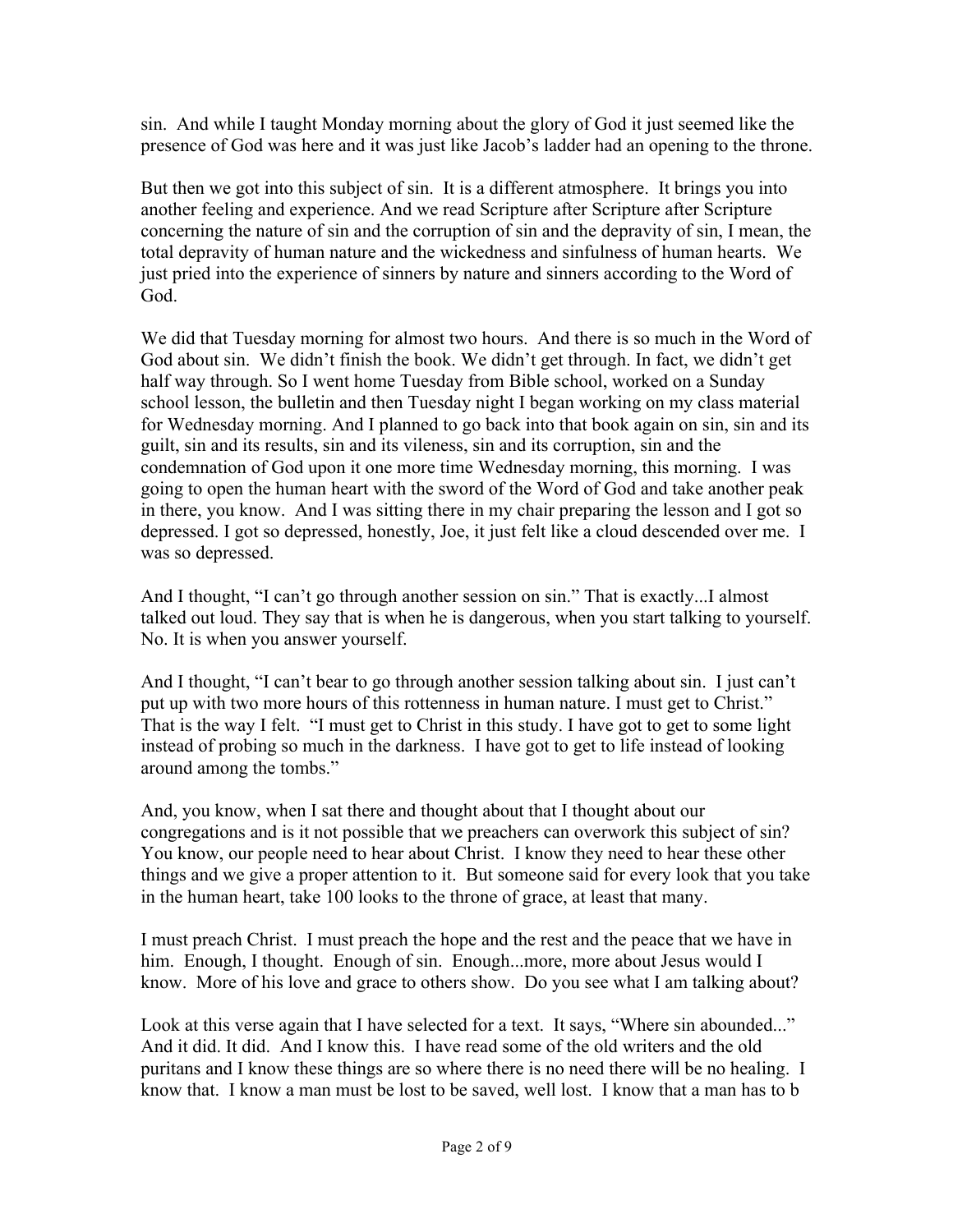naked to want to be clothed. And he has got to realize his sinfulness to seek forgiveness. Our Lord said that the Son of man is come to seek and to save that which was lost. And he said when the Pharisees complained about his association with sinners, he said, "The well don't need a doctor. The people are sick. I didn't come to call the righteous, but sinners to repentance. Go learn what that means."

And I know he said, "To whom much is forgiven, he will love much."

Oh, to grace how great a debtor I am daily constrained to be. Let thy goodness like a fetter bind my wandering heart to thee.

And I know what Mr. Spurgeon said. A whole...a man's whole system, a man's whole system of theology is determined by what he understands about the fall, a man's whole system of theology. If he starts wrong he will be wrong at the end. That's just good sense.

And Paul continually talked about his guilt. He kept saying that what you quoted yesterday, John, "Oh wretched man that I am, oh wretched man. Who shall deliver me from the body of this death?" And he said he was the chief of sinners. But regarding all of that, knowing all that, experiencing all that, being constantly aware of all that, thank God there is a fountain filled with blood drawn from Emmanuel's veins and sinners, real, genuine, bonafide sinners plunged beneath that blood lose all their guilty stains, lose all their guilt stains. The dying thief rejoiced to see that fountain in his day. There may I...I know, vile as he, but wash all my sins away. Ever since by faith I saw that stream, his flowing wounds supply, redeeming love...is that our theme? Redeeming love has been my theme, not just the condition of sinners, not just the depravity of the heart, not just the results of the fall, redeeming love has been my theme and will be till I die. Thank God the blood of Jesus Christ cleanseth us from all sin.

One of my dear beloved brothers brought a message at a conference not long ago on consider. That was the title. Good message. Consider. And he brought out this message, consider thyself. And then the second thought was "consider Christ Jesus."

Let's don't spend near as much time considering ourselves as we do Christ Jesus. You are not worth the attention. He is. It is more important to consider the remedy than the disease. It is a whole lot... you know if a man comes in to the doctor's office and the doctor spends 45 minutes talking about what is wrong with him, but he says, "I know what is wrong with me. I need help. Tell me what you can do for me."

And we get sinners in the congregation and do we spend more time talking about what is wrong with them than who can make it right. Does that make sense? I think we do sometimes. We spend more time talking about what is wrong than who can make it right, talking about the disease rather than the cure. Thank God you who were far off are made nigh by the blood of Christ. Thank God he, of God, is made unto us wisdom, righteousness, sanctification and redemption. Thank God he who knew no sin was made sin for us that we might be made the holiness of God in him.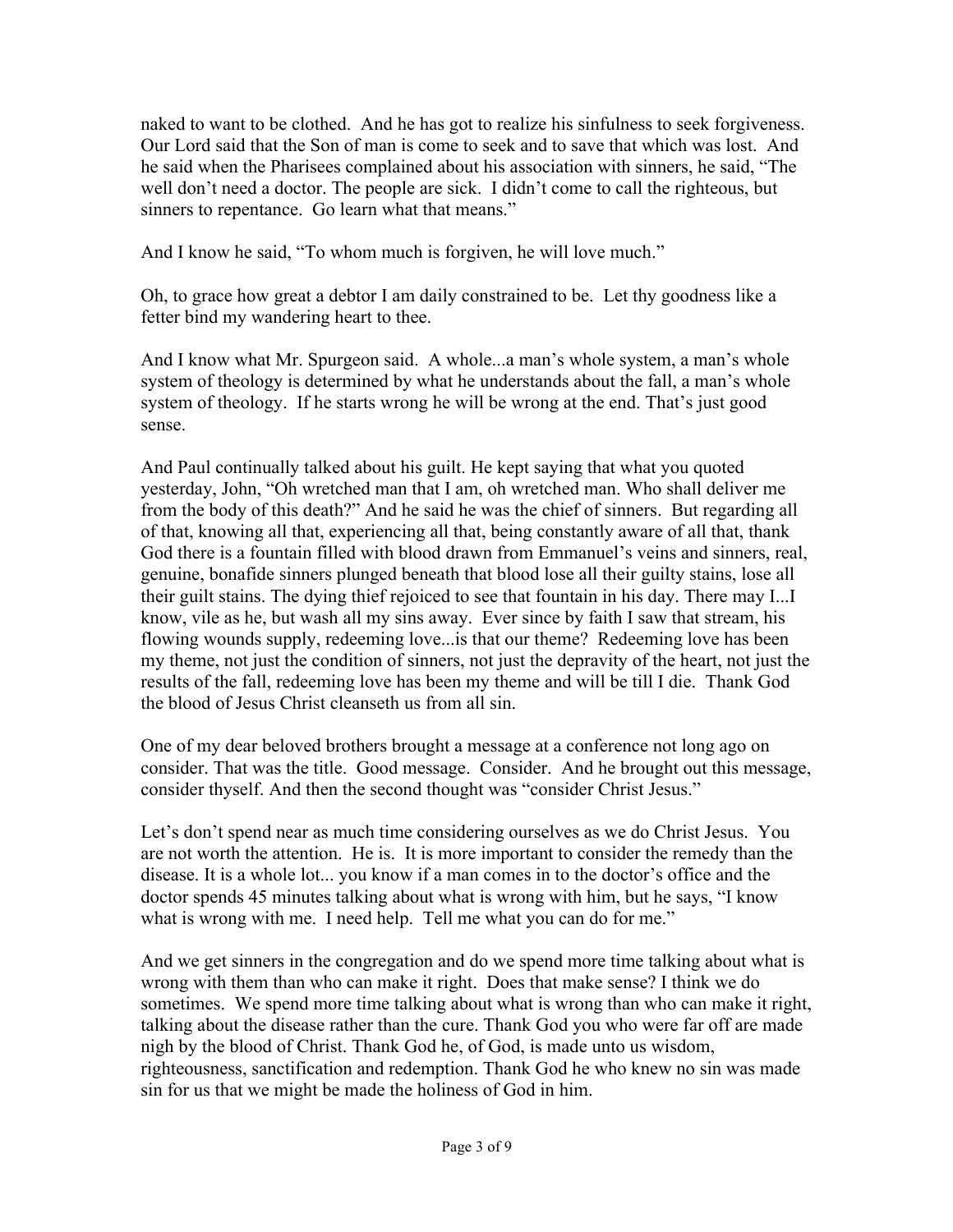David said, "There is a river." Yeah, there is a stain, but there is a river. There is a famine, but there is a river, Charlie. There is a drought, but there is a river. There...thank God there is a river. Let's talk about the river the streams whereof shall make glad the city of God, the holy place of the tabernacles of the most high.

Where sin abounded...you can never deny that. I can't as long as I live. I can't as long as I am who I am. I can't as long as I am what I am. I can't deny that. But thank God grace did much more abound.

Let me give you four or five illustrations of that. Look at Adam. Look at Adam in the garden. A noble creature. I thought quite a bit about what Adam must have been like when God himself, God the great artist, God the great architect of the universe, God the great creator, God the builder of the universe, God made Adam personally. God made him out of the dust of the earth. And he made him to be supreme among the creatures. And all his creatures, he waited to create this one until last in the image of God. And the [?] crouch at his feet. The king of jungle lies at the feet of Adam like a tame house cat. And the tigers sport about with him and jump among the trees and the rocks and run in front of him as he walks in the garden. And the beautiful doves, so shy and timid, circle down and light on his shoulders and he gives them something to eat. Adam.

And all the animals come at his call and he stands naked and unashamed in strength, in beauty and holiness, perfect health, perfect heart and perfect happiness. And that is something. Have you ever thought about that? You ought to because you are going to be made one of these days even greater than that in the image of Christ forever.

But sin enters this garden and enters this man willfully, willfully, on purpose. He was not deceived. And he fell. And now look at him. I am his descendant. Look at me. Tired and old and wrinkled and dying and decaying and frail and weak and ignorant. Even all of creation turns on him. Dogs barked at him. Birds fly from him. Lions tear him apart.

Somebody said God's creatures took up God's arguments with man. Man walks down the street and even that little old Fido dogs bark at him. Everything, every creature despises him. He is an enemy, dead and dying. Sin has permeated the whole world because of that man.

Well, has sin the full and final victory? It looks like it, doesn't it? Oh, it sure looks like it. But that is where this verse applies now, but where sin did overflow and where sin abounded, where sin came in and conquered, this great creation and this special man and all of nature grace did much more abound. My Lord in the midst of all that darkness shown this mighty ray of light, the seed of woman shall bruise the serpent's head one of these days. Where sin abounded, it looked like sin won the full victory and the final victory. Our Lord said, "The final victory is mine."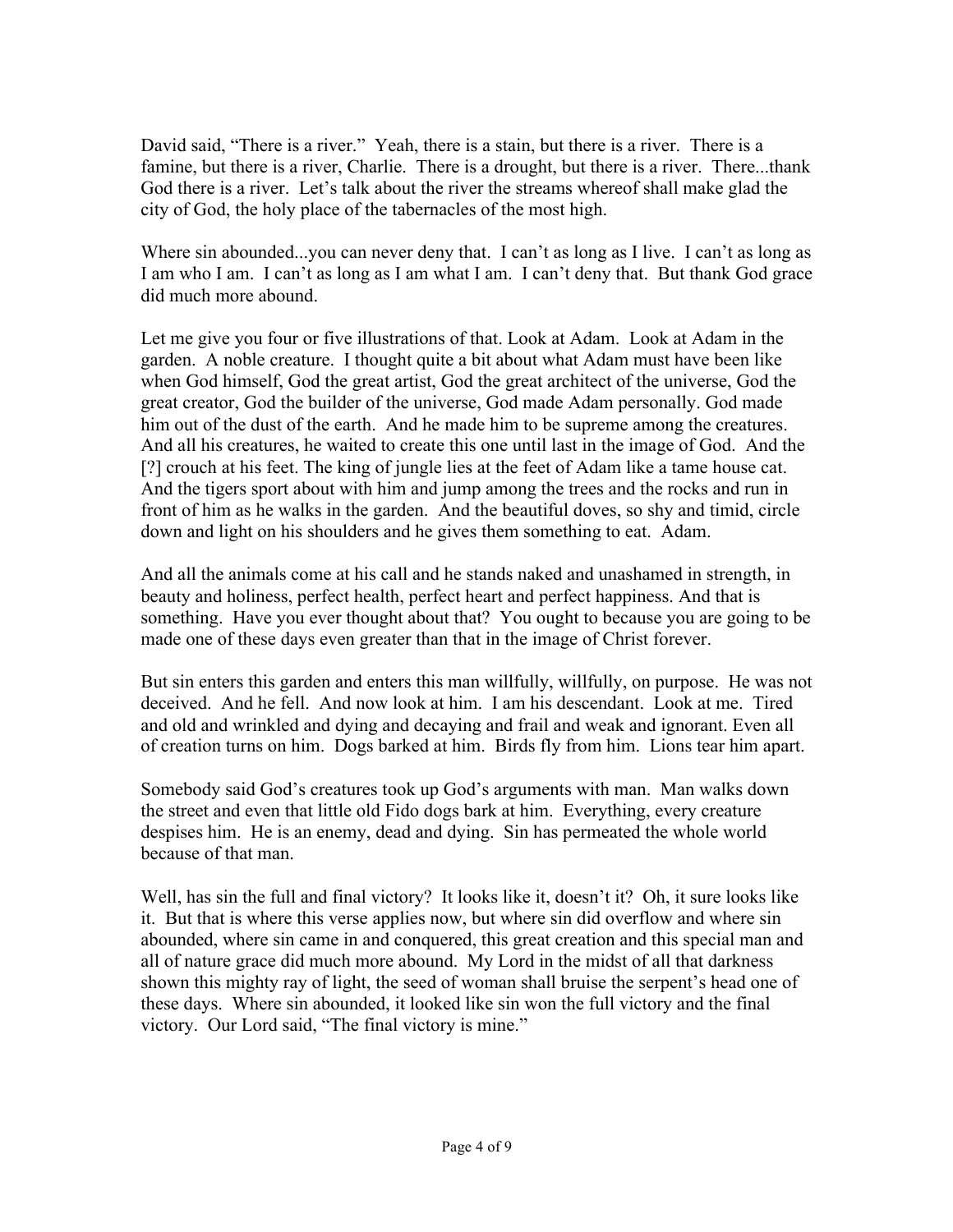One day even death shall be conquered. There will be no more death. There will be no more tears. There will be no more pain. There will be no more sorrow. One day God is going to make a new heaven and a new earth because of that man Christ Jesus.

The second type I would give you is something over here in Romans 5:12 if you care to look, Adam, our representative. And do you know the thing about this man Adam in the garden, when he fell he didn't fall alone. No, sir. When he fell, he took billions with him, billions. You see, when Adam stood, he stood the representative and federal head of the whole human race, male, female, Jew, Gentile, white and black, old and young. He is every man's representative. It says here in verse 12, "Wherefore as by one man, one solitary single man sin entered into this world and death, disease, destruction, by sin so that death passed on all men, you, too. Me, too." That sin just came in imputed, imparted, in nature and spirit, in will and personality and emotions within and without. Nothing about us not contaminated. For when he sinned we sinned.

Not only death came, but look at verse 18. "Therefore by the offense of one judgment came." Judgment, wrath, condemnation. We don't have an alibi, an argument or an excuse. We don't have an appeal nor a day in court. Jim, the trial is over. Man is not on probation.

You know, a lot of people think man is born into this world on probation. I beg your pardon. We are born condemned. Christ said, "I didn't come to the world to condemn the world. It was already condemned." When Adam fell this whole world was brought unto judgment, the wrath and judgment and condemnation of a holy God. And not only that, verse 19 says by that one man's disobedience, I was made a sinner. I do what I do because he did what he did. Adam was the only man that became a sinner by what he did. What I do is because I am a sinner.

Well, has sin won the final victory? It looks that way. But wait. There is another Adam. Did you know that? There is another Adam. Let's quit talking about that first bird that failed. And let's talk about the one that didn't fail. Turn to 1 Corinthians 15. Here is the good news. Bless God, thank God there is another Adam. We got another shot at it.

You know, you go out. Some of these fellows in here play golf. And you go out there and you got your...you are chipped up on the green and you are lying two and you are putting for a birdie and the ball is laying about eight feet from the cup, Paul, you appreciate this. You have done this a lot of times. The ball is about eight feet from the cup and you get ready and you putt and you miss it. And then you stand back and lay it there and putt again and it drops every time. That second ball always falls in the hole.

You say, "Well, why can't I do the second time what I did the first?"

You can't do it. That first Adam fell, totally missed the mark. But I want to tell you that second Adam, that second Adam did not fail. Listen to this. It says in verse 21 of 1 Corinthians 15. "For since by man came death, by man came the resurrection of the dead. For as in Adam all die, even so in Christ shall all be made alive."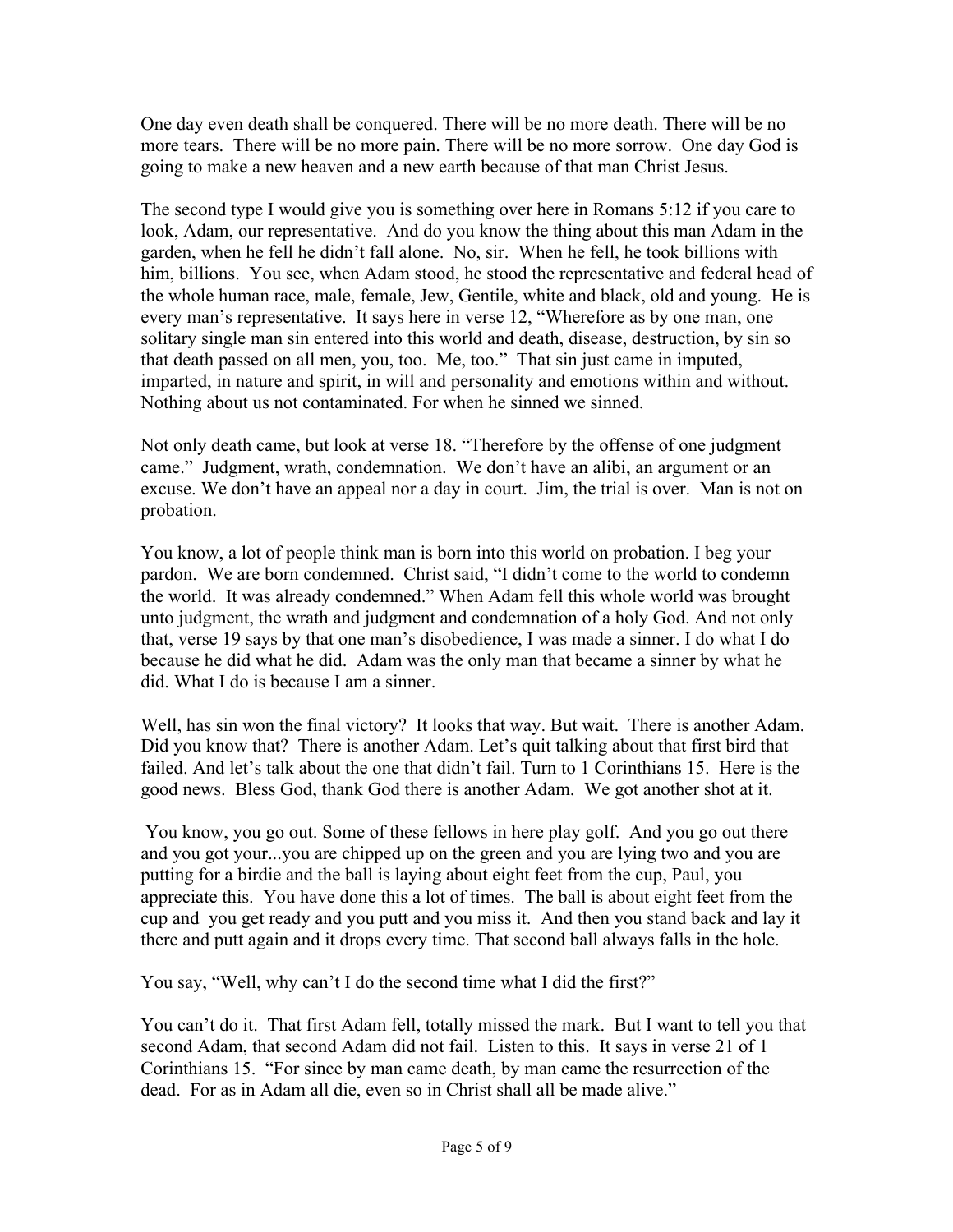That first Adam plunged us into death. That second Adam gave us life. Verse 22 says, "As in that first Adam we die, died the death of sin, died the death of death, spiritual death, eternal death. But thank God in Christ shall all who are in Christ be made alive."

But that is not all. Look at verse 47. The first man, you see, is of the earth, earthy. The first man is of the earth, earthy. Dust thou art. To dust shalt thou return. The second Adam, the second man who is he? He is the Lord from heaven. He can't fail. As is the earthy such are they that are earthy. That's us by birth and by nature. But, oh thank God, as is the heavenly such are they that have been born again, that have been made righteous in Christ.

And verse 49 says, "As we are born in the image of Adam, the earthy, by his grace we are going to bear the image of the heavenly." That's... "Where sin abounded grace...where sin through Adam abounded and overflowed and took everything in its path, thank God the grace of Christ did much more abound."

Here is the third illustration. Look at...go back to Romans five and I saw something here that...that I think is important, verse 20 of Romans five. It says, "Moreover the law entered." You see that? Look at it. "Moreover the law, the law of God, entered that the offense, the guilt, the shame the sin might abound."

What does that mean? What does that mean? Well, you all have children. And you know if you give your child no commandments, if you give your child no instructions, if you give your child no rules, none at all, he can't disobey you. Don't tell him anything to do and he won't disobey you. Don't give him any rules, any regulations or any commands. He won't disobey you.

But as soon as you give him a command, as soon as you give him an order, his natural inclination is revealed. He is a rebel. You didn't find it out until you told him to do something. Do you see what I am talking about? And like a little child, you all just get along so well as long as you don't tell him to do anything, as long as you don't tell him to shut his mouth or as long as you don't tell him to pick up the toys. Let him throw them around. Don't say...just sit there like a dummy and don't say anything.

Now tell him, "Pick up the toys."

He turns into a monster. That sweet little thing turns into a monster. All you did was tell him to pick up the toys. The law entered and sin abounded. That is what that means, Joe. You told him to do something. You told him not to do something. And the more you learn of God's commands, the more you learn of God's law, the more you learn of God's truth the bigger sinner you become.

It is just the opposite of what some folks think. The more I read God's law the better I am. No, sir. The more you read God's law the wickeder you are. That's right because the law comes in there and exposes.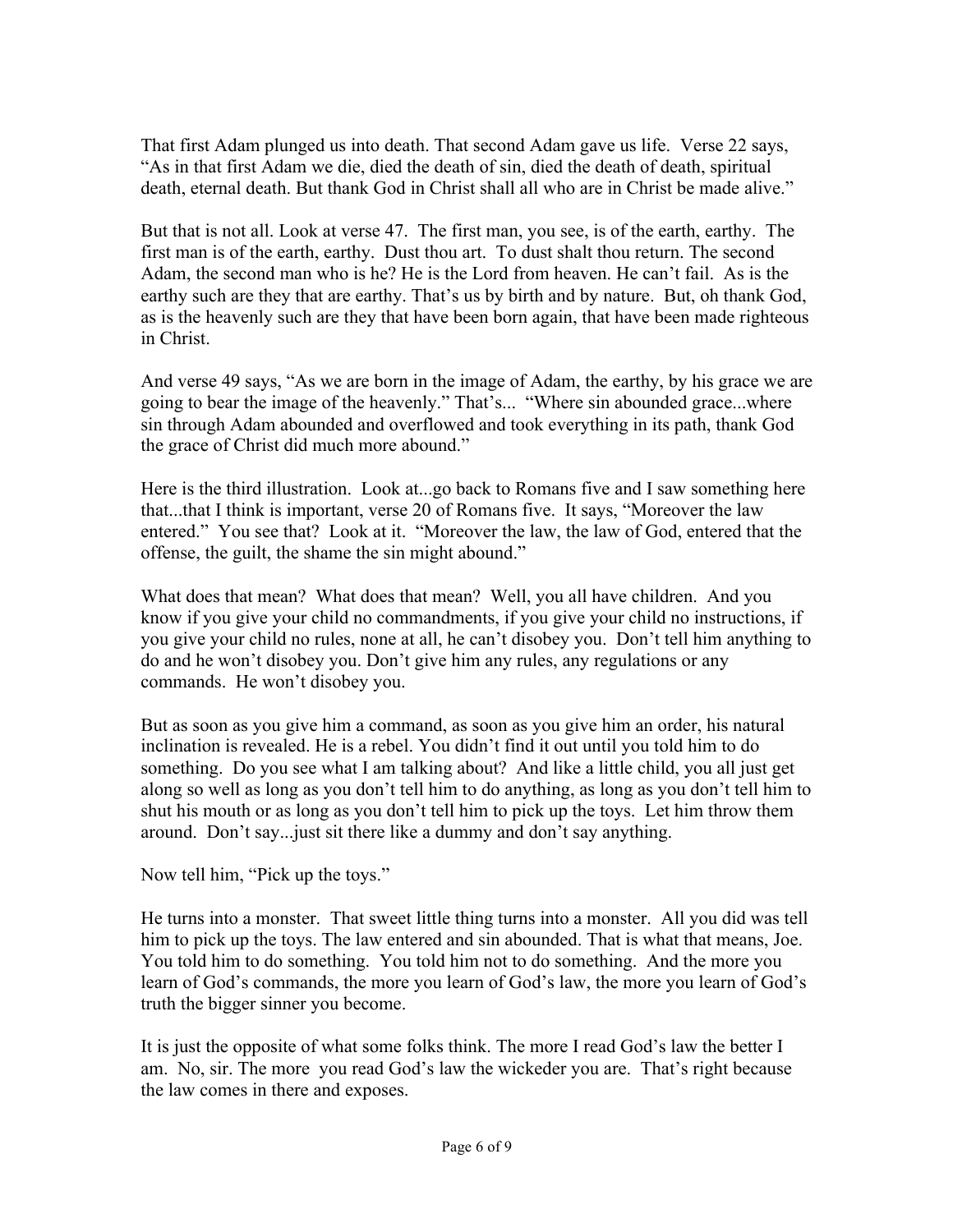Paul said, "I didn't know sin until the law came. I didn't know what it was. I didn't know what sin was until I ran into God. And then I found out what it is."

A policeman comes with a subpoena. You see, the law is like a policeman. And it comes with a warrant and says, "I am looking for a criminal."

You say, "No criminal lives here. I am a good boy."

The policeman says, "I think there is a criminal here." So he searches you inwardly. And do you know what you find out? You are the one he is looking for. Yeah, you are the one he is looking for. The law has found you. When it comes in sin abounds. That is what it says. Moreover the law entered. Oh, my soul. Some preacher comes along and faithfully preaches the Word of God and people get lost. You see, the Word faithfully preached gets people lost before it gets them saved. It exposes the criminal.

Well, will sin triumph? The law comes in. Will sin triumph? Oh, no. Will I be led away? Will the policeman take me in, lead me away to get my just desserts? Oh, no, wait a minute, policeman. Hold it right there, law.

See, yonder on that cross, there is my substitute and he is bearing all my guilt and all my shame and all my evil and all my corruption and the law has got him. You got to let me go. The law arrested him and tried him and found him guilty and nailed him to a cross and I have got to be set free because where sin abounded his grace did much more abound.

Payment God's justice cannot twice demand, first at my bleeding surety's hand, then, again, at mine.

Here is the fourth illustration. I take you there in the garden. And there stands our blessed redeemer with his disciples and here comes those palace policemen and those chief priests and the Sadducees and Pharisees and the temple guards and they got swords and spears and they got torches and they are led by a traitor called Judas and they come there in that garden and our Lord steps out to meet them and says, "Whom seek ye?"

The say, "We seek Jesus of Nazareth."

And he says, "I am he."

And they arrest him and they bind his hands and they take him down there to the Sanhedrin. He sits all night surrounded by those hypocritical ecclesiastical rulers and orthodox legalists and moralists who hate God in their hearts. And they try him and they mock him and they bring false witnesses against him and they pronounce him worthy of death and then they turn him over to the soldiers and the soldiers mock him and beat him and scourge him and then he is brought before Pilate and Pilate sits down on the judgment seat and faces the people. He says, "I turn him over to you to be crucified."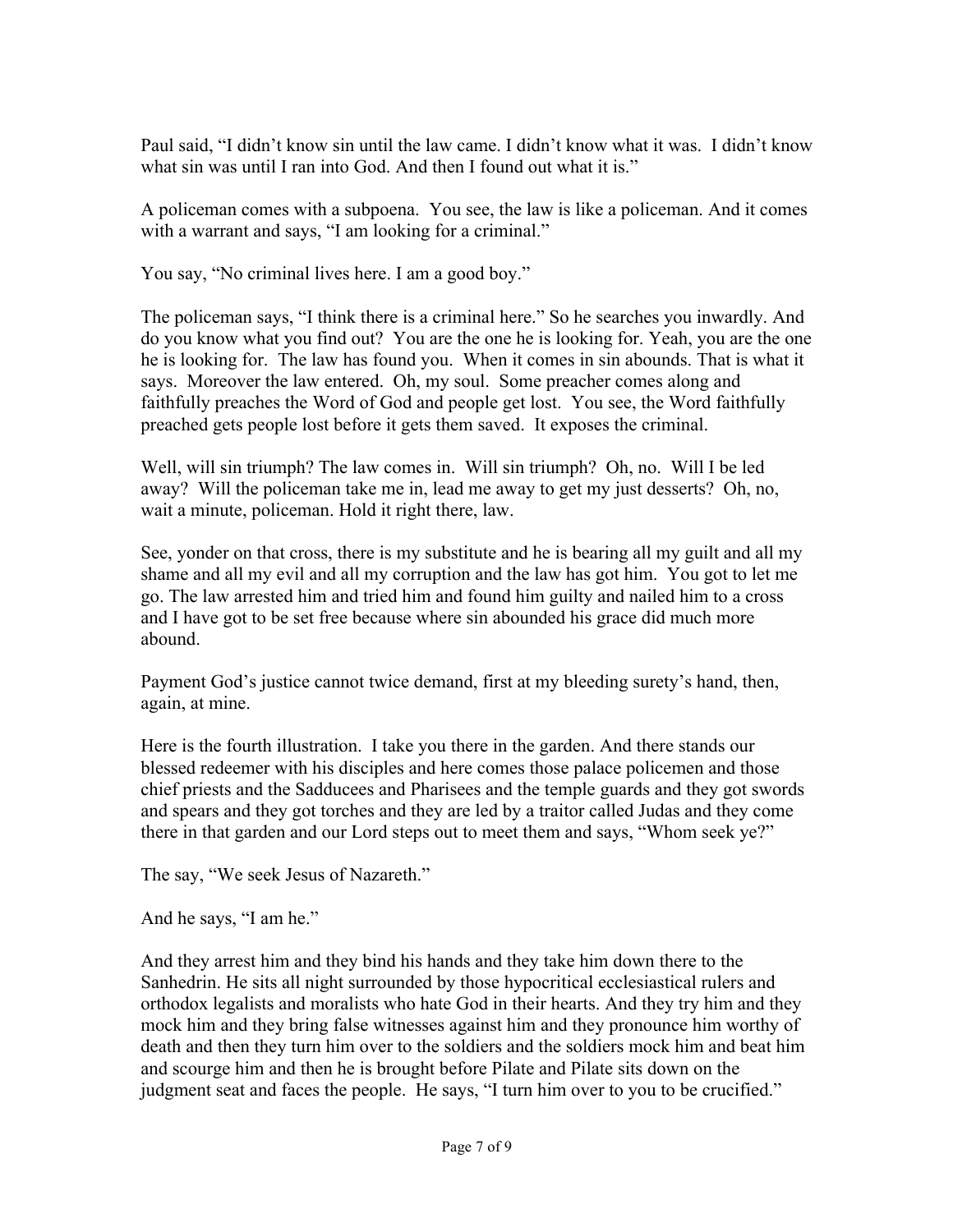And they put his own cross on his shoulders to add to his shame. And he drags it out yonder towards Golgotha's hill and there they nail him to a cross and there the blood drips upon the ground and you can tell his bones and his visage is marred so that he doesn't look like a man. And not only have the forces of hell attacked him and the forces of earth and the forces of religion, but he turns his eyes toward heaven and he sees no fellowship there. The heavens are brass. Then he screamed, "My God, my God, why hast thou forsaken me?"

And he died alone. He said, "It is finished," and bowed his head and gave up the ghost.

And they came with their big old mallets to break the legs of the crucified ones to hasten their deaths, to get them off the cross so they wouldn't defile their sacred day. But they came to him, they saw that he was already dead. But a soldier took a spear and just jabbed it clear up into his side here. And out came blood and water. Christ came not by blood only, but by blood and water, not only to justify, but to sanctify, sanctify.

And they took him down from the cross and they took him and put him in a tomb and rolled a stone before it and put the seal of the Roman government and stationed some soldiers and everybody walked away.

Is it over? Did sin win? Did sin triumph? Sin abounded. The forces of hell and earth and the demons of the prince of the power of the air, everything is quiet now. Did sin triumph? Did it overflow just too...is this too much?

No, sir. They come to the tomb that Sunday morning and that stone is rolled away. Peter and John come to the tomb. John stops outside and looks in. Old Peter just runs right in. And he is not here. And the angel said, "Why are you seeking the living among the dead? He is not here. He is risen."

And I will tell you, my friend, up from the grave he arose. My representative, my sin offering, my sacrifice, my savior, with a mighty triumph over my foes. They say his foes, but those were my foes. He arose a victor over the dark domain and he lives forever with his saints to reign.

Where sin abounded his grace did much more abound. And, you know, I look at this world and everybody gets all excited. They say, "Well, the world is getting worse." It always has. It always has. It has never gotten any better. It seemed like all is lost, but I will tell you this, where sin abounded grace one day will much more abound. And this is my Father's world. The battle is not done. Jesus who died will be satisfied and one day by his grace heaven and earth are going to be one.

And I am looking forward to that day.

A dear girl told me today, she said, "I used to be afraid to die. But since I have come to know Christ I am kind of anxious to see it."